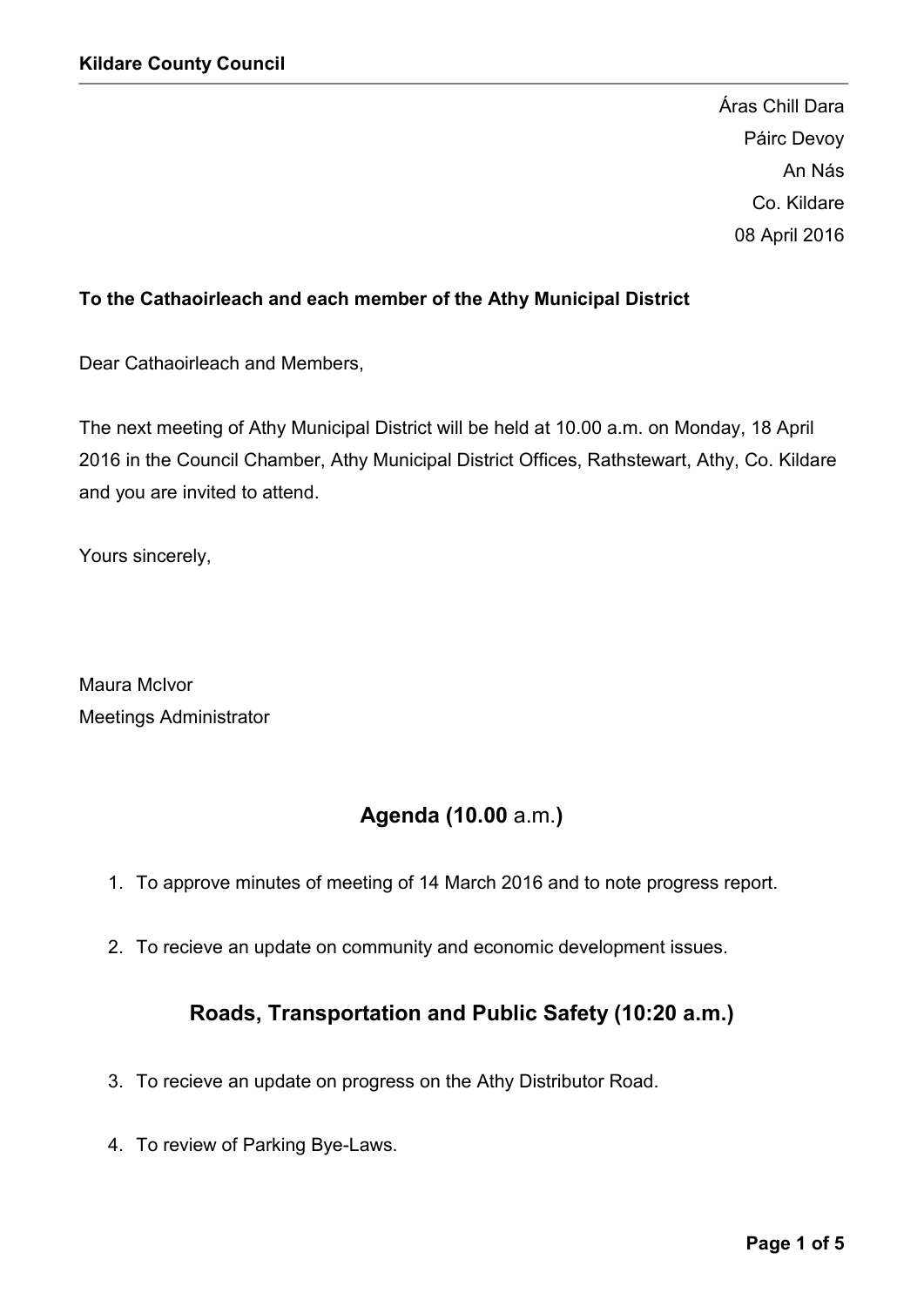#### **Motions**

## 5. Councillor Breslin

That the Council complete the redesign of Edmund Rice Square to dove tail with existing car park arrangements in the area.

## 6. Councillor Dalton

That consideration be given to the possible undergrounding of mains electricity cables in Athy Town centre and that funding for this project be sought directly from central government.

## 7. Councillor Wall

That the Council bring the Cloney Road up to a proper standard considering the amount of flooding on the road at this time.

#### 8. Councillor Keatley

That the Council relieve the persistent flooding on the L8040 in Backmoon.

#### Questions

## 9. Councillor Miley

Can the Council realign the junction at Walterstown Cross Nurney where L7055 meets L7071?

#### 10.Councillor Miley

Can the Council resurface Sweep Lane in Nurney and install public lights at entrance of lane?

## 11.Councillor Breslin

Can the Council have the necessary repairs and reinstate the memorial bench dedicated the late Cllr, Noel Scully at Plewman's Tce, Athy?

## 12.Councillor Redmond

Can the Council ask roads design to start a detailed speed survey on the roads of the R428 at Raheenderragh near Carolans House, with a view to reducing the speed limit if the results show significant speeding?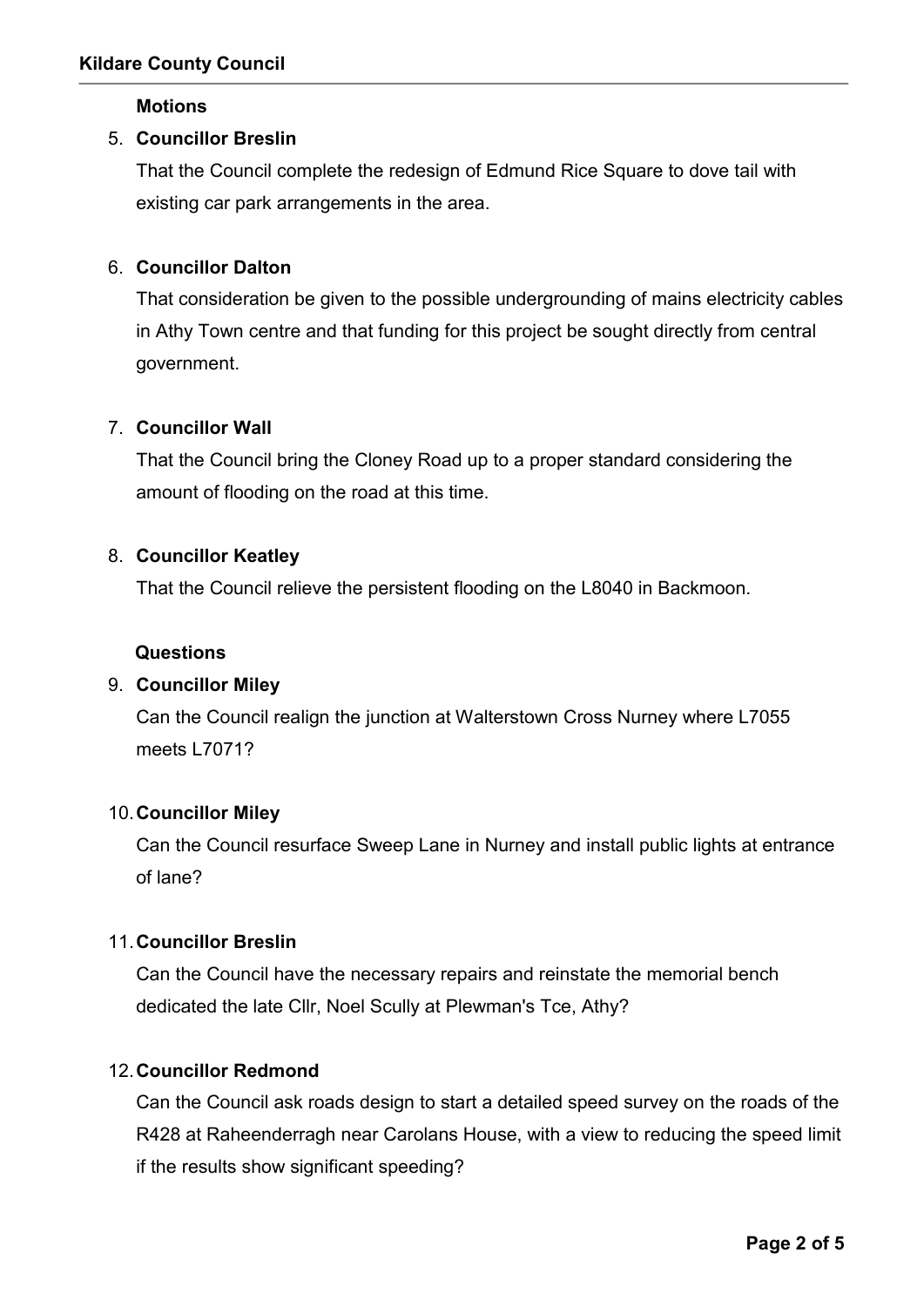# Water Services and Environment (10.40 a.m.)

- 13.To recieve an update on the improvements on the sewerage network planned for Narraghmore.
- 14.To consider the Residents Association grants for the Private Estates in the Athy Municipal District.

#### **Motions**

#### 15.Councillor Redmond

That the Council work with locals to develop a policy of Allotments in our county on council owned lands. This motion is calling on the council to work as a pilot with the Woodstock area that was recently cleaned up.

#### 16.Councillor Miley

That the Council investigate the efficiency of the two sewerage plants in the village of Kilmead and give a full report to the municipal district and ensure that there is no pollution risk to the local rivers and streams.

#### 17.Councillor Miley

That the Council advice on a plan to deal with dog fouling particularly in the village of Castledermot.

#### Question

## 18.Councillor Redmond

Can the Council investigate the discharge at both the canal drain to the side of Mackeys house on the barrow way and also the pipe that local fisherman have described across from greenhills?

# Planning, Community and Culture (11.00)

19.To consider the Arts Grants for the Athy Municipal District.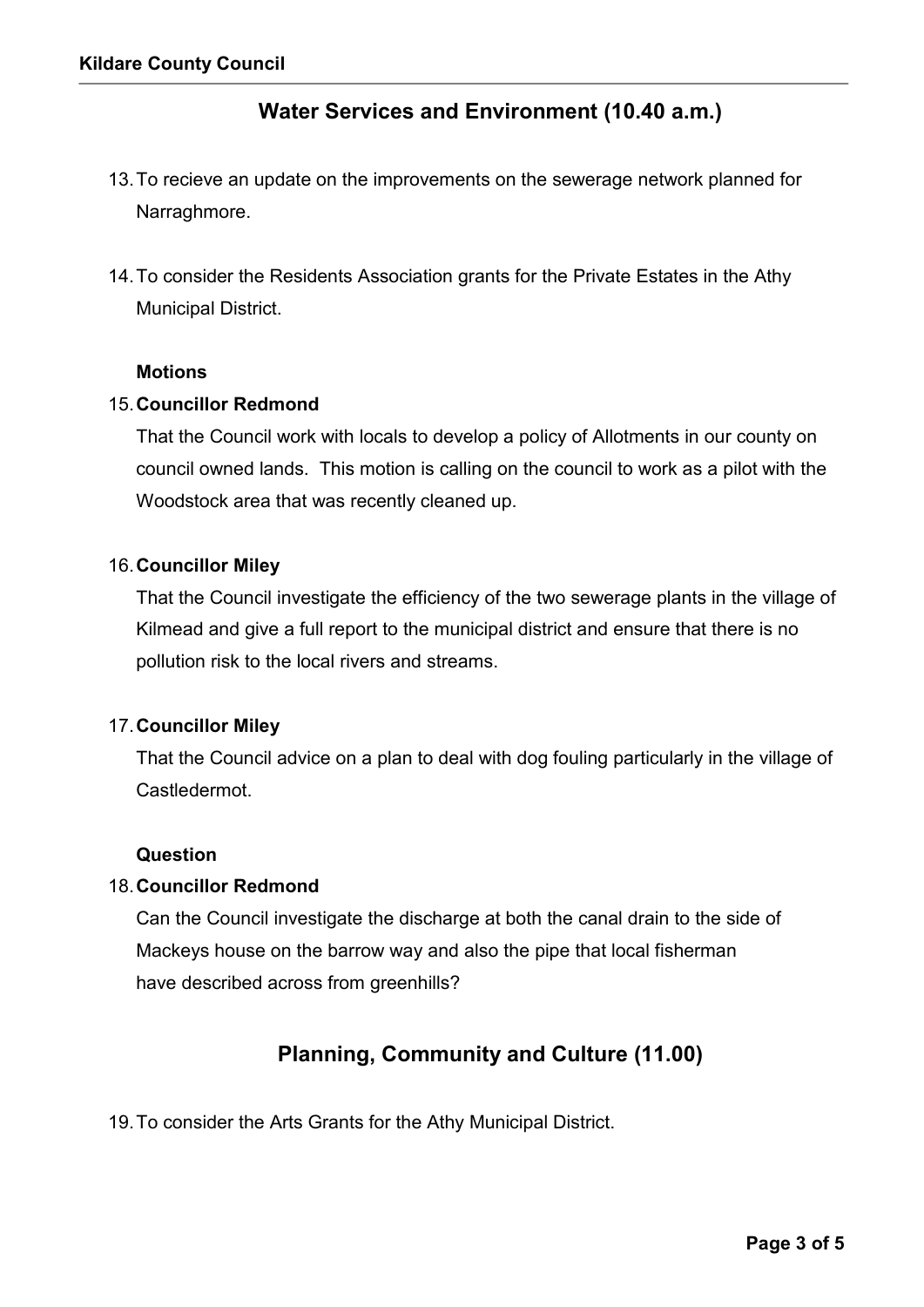20.To consider the Residents Association Grants for the Local Authority Estates in the Athy Municipal District.

## Motion

## 21.Councillor Keatley

That the Council identify a site in Calverstown for a village playground.

## Questions

## 22.Councillor Wall

Can the Council confirm the up to date position with the taking in charge of the Priory Village Estate in Calverstown?

## 23.Councillor Wall

Can the Council confirm any contact they have had with Government Departments regarding the former Model School in Athy, and have the Council any plans for this historic building?

## 24.Councillor Keatley

Can the Council give an update on the taking in charge of Rheban Manor, Athy, Priory Village, Calverstown and The Paddocks, Crookstown?

# Housing (11.00 a.m.)

## Motion

## 25.Councillor Wall

That the Council confirm if they are operating a cooker replacement scheme as before, the amount allocated to the scheme and the number of cookers replaced in the County and the Municipal District.

## Question

## 26.Councillor Keatley

Can the Council update the members on the progress of the site resolution plan and housing purchases in the Friary housing estate,Castledermot?